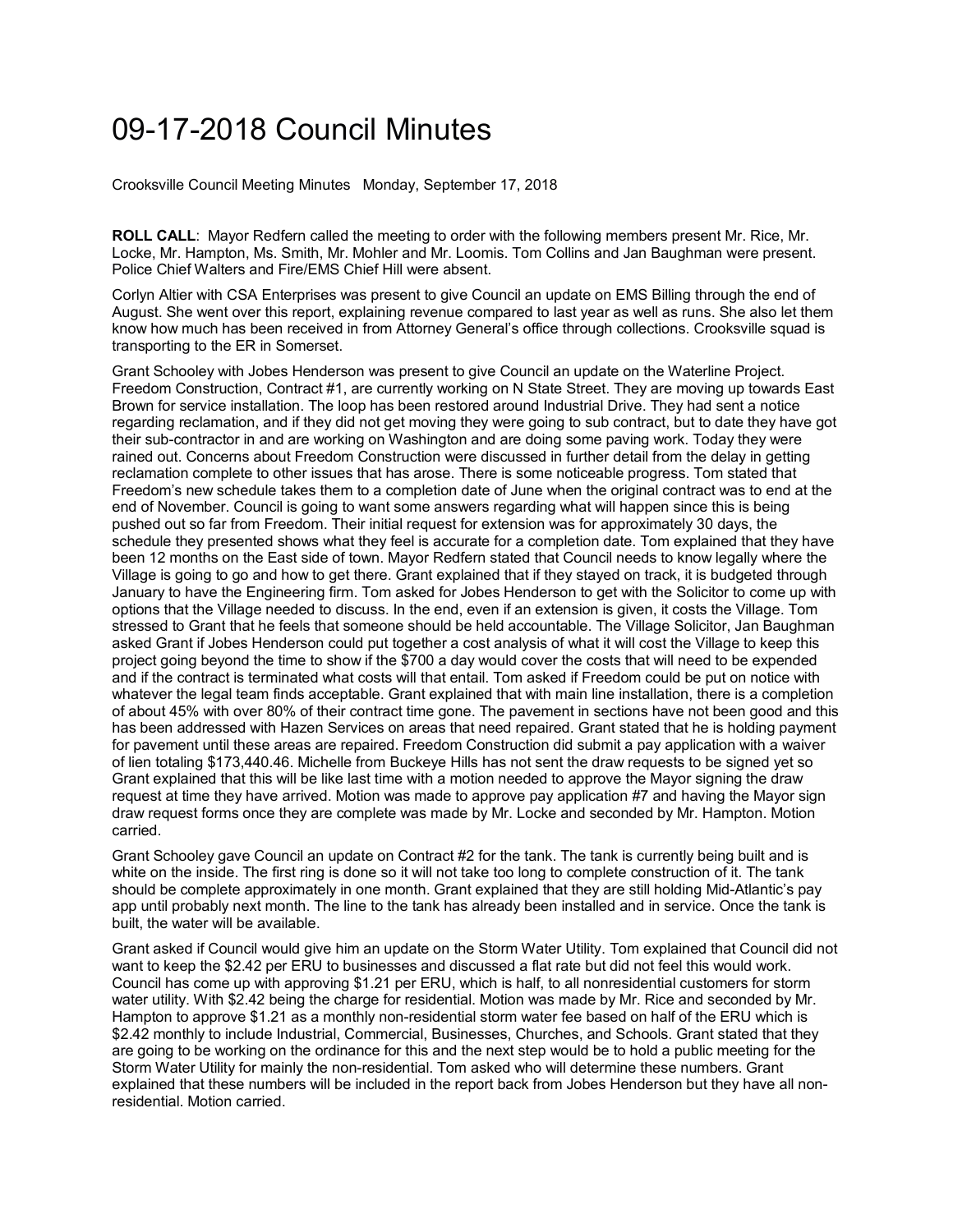**MINUTES:** Motion to approve Clerk's Minutes was made by Mr. Mohler and seconded by Ms. Smith. Motion carried.

**APPROVAL OF REPORTS:** Motion to approve Clerk's Reports for August was made by Mr. Mohler and seconded by Mr. Locke. Motion carried.

Motion to approve Mayor's Court report for August totaling \$1,639 was made by Mr. Mohler and seconded by Mr. Loomis. Motion carried.

**SOLICITOR LIST:** Solicitor Baughman stated that she does not have any updates at this time regarding the Industrial Drive Property or the Sprankle Property which is in Bankruptcy with Adam working on it. She stated that she received an email today regarding funding for the Fire Station. Tom stated that he had an update for the Sprankle Property. He has contacted Lepi to get an estimate for an Asbestos Abatement and to haul the materials out. He had questions for Jan regarding entry onto the property and how the process would work. Jan asked about the recipe for Pizza regarding new pizza place because this could have been an added asset.

**PAID BILLS**: A motion to approve Resolution 2018-66 paid bills and payroll was made by Mr. Hampton and seconded by Ms. Smith. Motion carried.

**TO BE PAID BILLS**: A motion to approve Resolution 2018-67 to be paid bills was made by Mr. Mohler and seconded by Mr. Locke. Motion carried.

**TRANSFER**: A motion to approve Resolution 2018-68 transferring funds was made by Mr. Mohler and seconded by Ms. Smith. Motion carried.

**PARK & RECREATION:** Mayor Redfern reminded Council that they did receive an updated Pool report in their packet.

**SERVICE:** Motion to approve Sign Permit for Circle K at 141 Main Street was made by Mr. Locke and seconded by Mr. Mohler. Tom explained that they are just putting new signage up. Motion carried.

Motion to approve Field Order #5, a complete overlay of 2" on said alleys in lieu of 4" of asphalt in the excavated trench was made by Mr. Locke and seconded by Mr. Mohler. Mayor Redfern commented that this 2" is not going to hold up over the weight of all the trash trucks within the Village. Mr. Locke believes that the trash should be picked up on the Main Streets instead of the Alleys. Tom explained in detail what this means and let Council know that if they choose to, they can choose to pay for the extra 1.5". He asked them to hold off until Spring to do this anyways and asked Council for their thoughts and if they would like to discuss this in further detail. Mayor Redfern stated that they can also elect to make trash pickup all in one day. Motion carried.

**SAFETY:** Motion to approve adding Michelle Hampton to the Crooksville Part Time EMS was made by Mr. Mohler and seconded by Mr. Locke. Vote went as follows: Mr. Rice yes, Mr. Locke yes, Mr. Hampton abstained, Ms. Smith yes, Mr. Mohler yes, and Mr. Loomis yes. Motion carried.

**LEGISLATIVE:** Motion to accept the third Reading of Ordinance 2627, an Ordinance Amending Ordinance Numbers 2466 and 2540 and Replacing Exhibit A, Page 39, and Exhibit C of the Village of Crooksville Employee Policies and Procedures Manual was made by Mr. Mohler and seconded by Mr. Rice. Motion carried.

Motion to accept Ordinance 2627, an Ordinance Amending Ordinance Numbers 2466 and 2540 and Replacing Exhibit A, Page 39, and Exhibit C of the Village of Crooksville Employee Policies and Procedures Manual was made by Mr. Mohler and seconded by Mr. Locke. Motion carried.

Motion to suspend the rules for Ordinance 2629, an Ordinance Amending the 2018 Budget and Appropriations as an Emergency was made by Mr. Mohler and seconded by Mr. Locke. Motion carried.

Motion to accept Ordinance 2629, an Ordinance Amending the 2018 Budget and Appropriations as an Emergency was made by Mr. Mohler and seconded by Mr. Hampton. Motion carried.

Motion to suspend the rules to adopt and implement Resolution 2018-69, the Perry County Multi-Jurisdictional Hazard Mitigation Plan was made by Mr. Rice and seconded by Mr. Mohler. Motion carried.

Motion to accept Resolution 2018-69, the Perry County Multi-Jurisdictional Hazard Mitigation Plan was made by Mr. Rice and seconded by Mr. Mohler. Motion carried.

**OTHER OLD BUSINESS:** Jerry Marks was present to ask about the East School because they are in violation of fire codes and someone has to be responsible for this. The Fire Chief will have to send this information to the